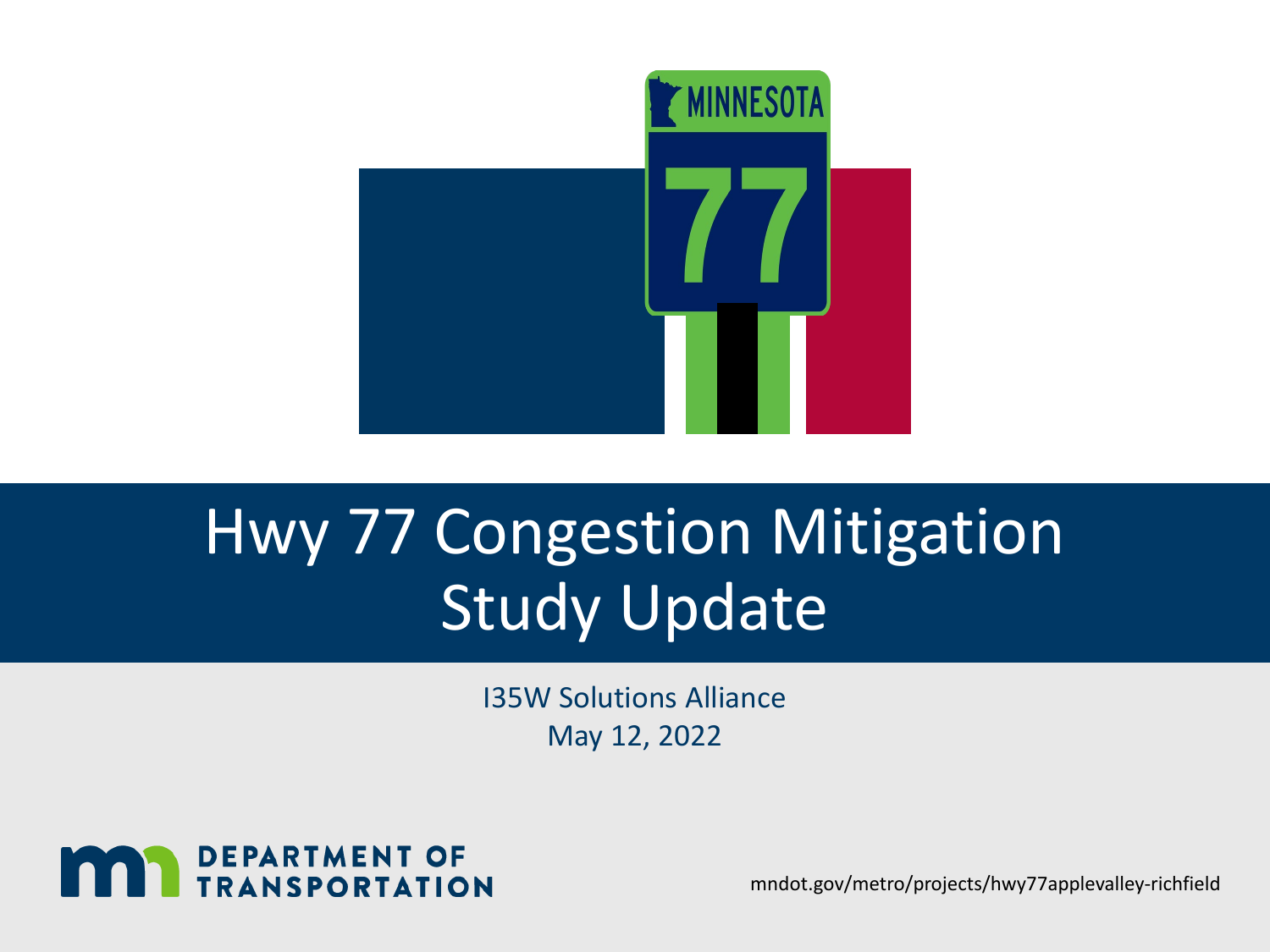

- Overview of Previous Studies
- Current Study
	- Identified needs
	- **Example 12**
	- Performance and cost
	- **Exercusions**
- Discussion and Next Steps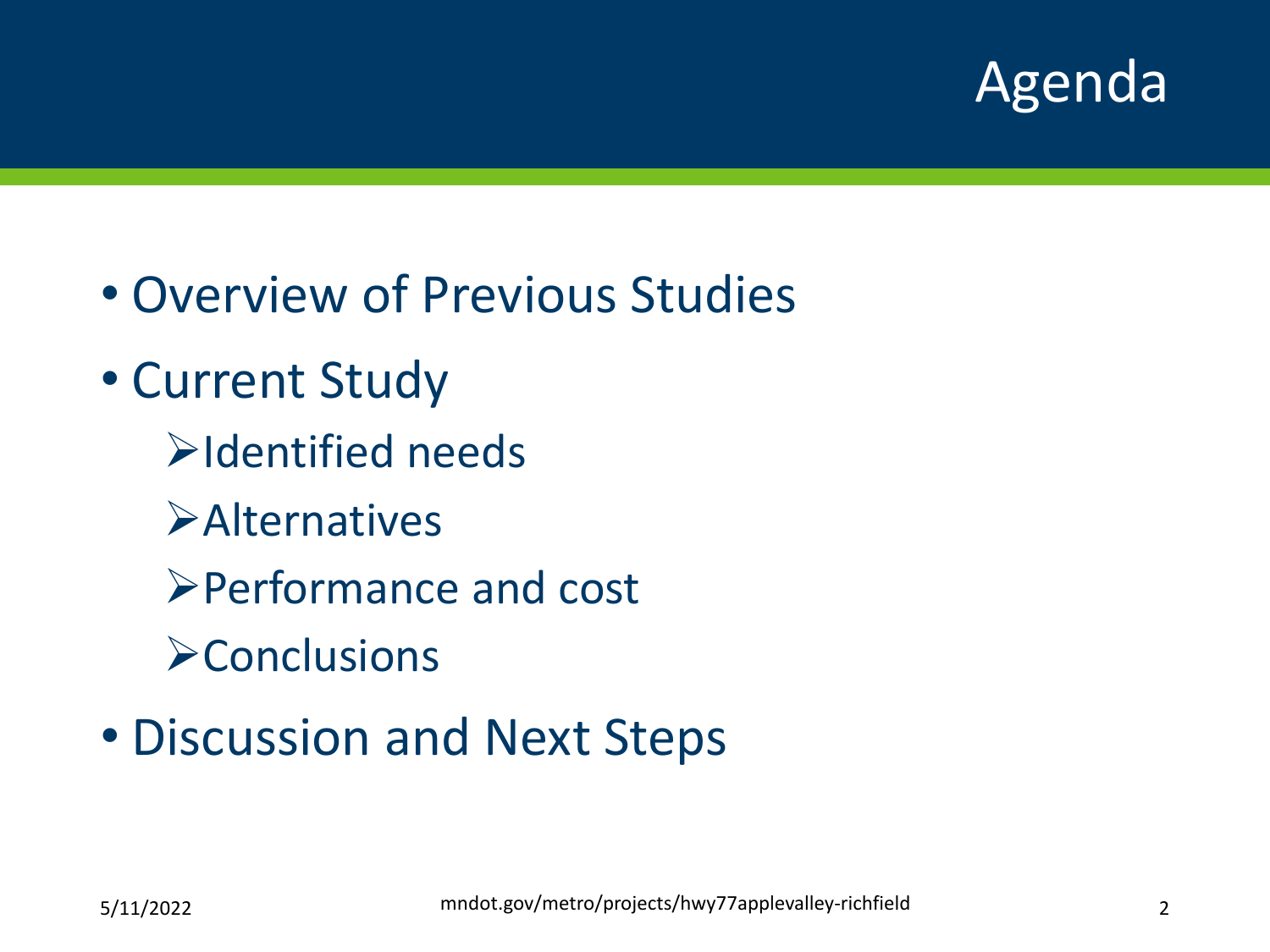## Overview of Previous Studies

### **2009-2010**

- Developed three alternatives (add third lane, two managed lane options)
- Ended without agreement on which alternative to advance

### **2012-2014**

- Considered three alternatives (third lane, managed lane, contra-flow with managed lane)
- Recommended design for new Cedar Grove Transit Station (opened in 2017)
- Recommended a managed lane
- Paused due to lack of funding, need for coordination with I-494 improvements

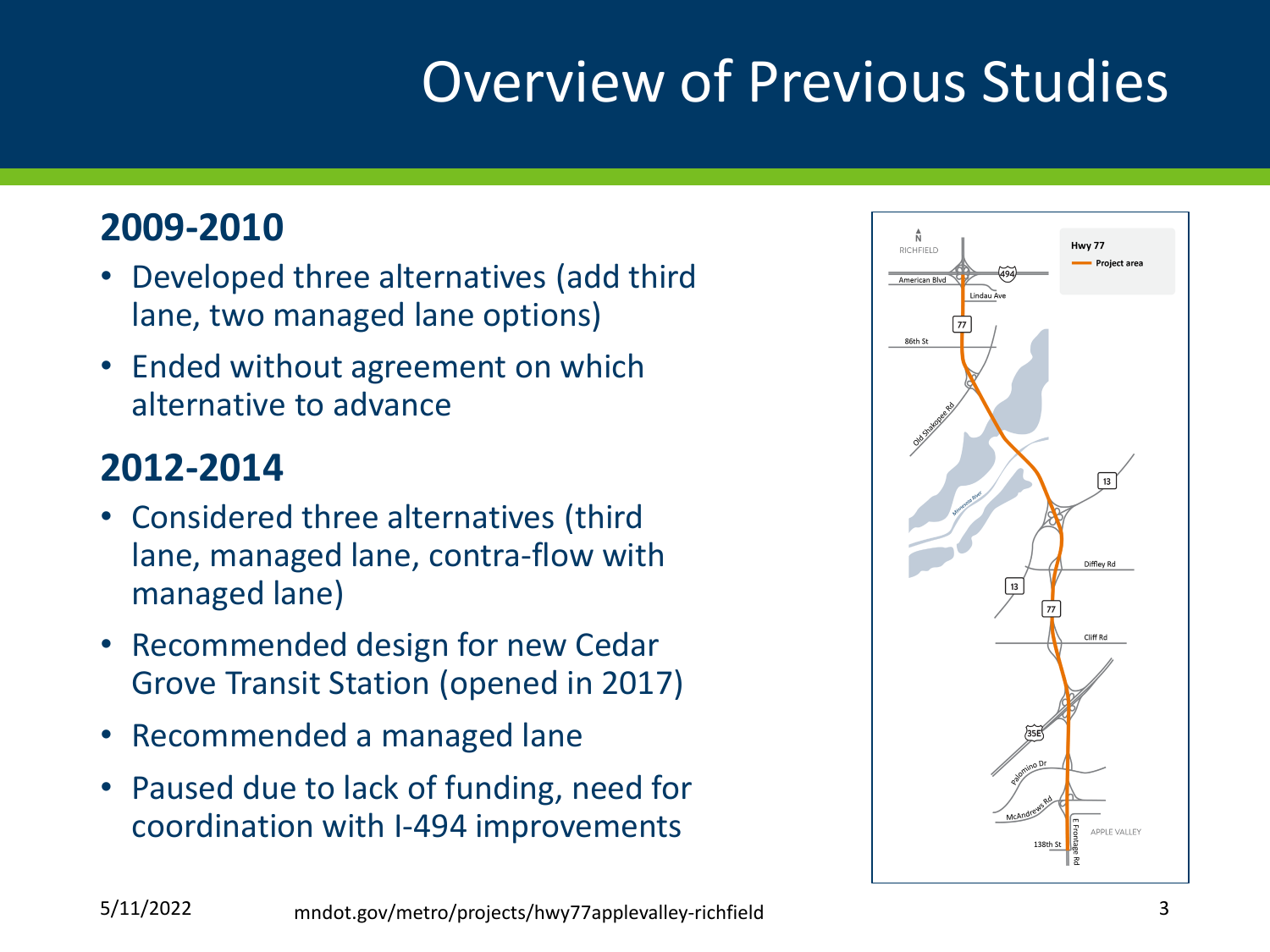## Current Study (2020-2022)

## **Why this study?**

- MnDOT pavement project in 2026
	- \$44M (138<sup>th</sup> St to MN River Bridge)
- Continued local agency interest

## **What was new?**

- Improved traffic data
- Targeted equity outreach
- Followed pre-environmental process
- Explored partial corridor options
- Sensitivity analyses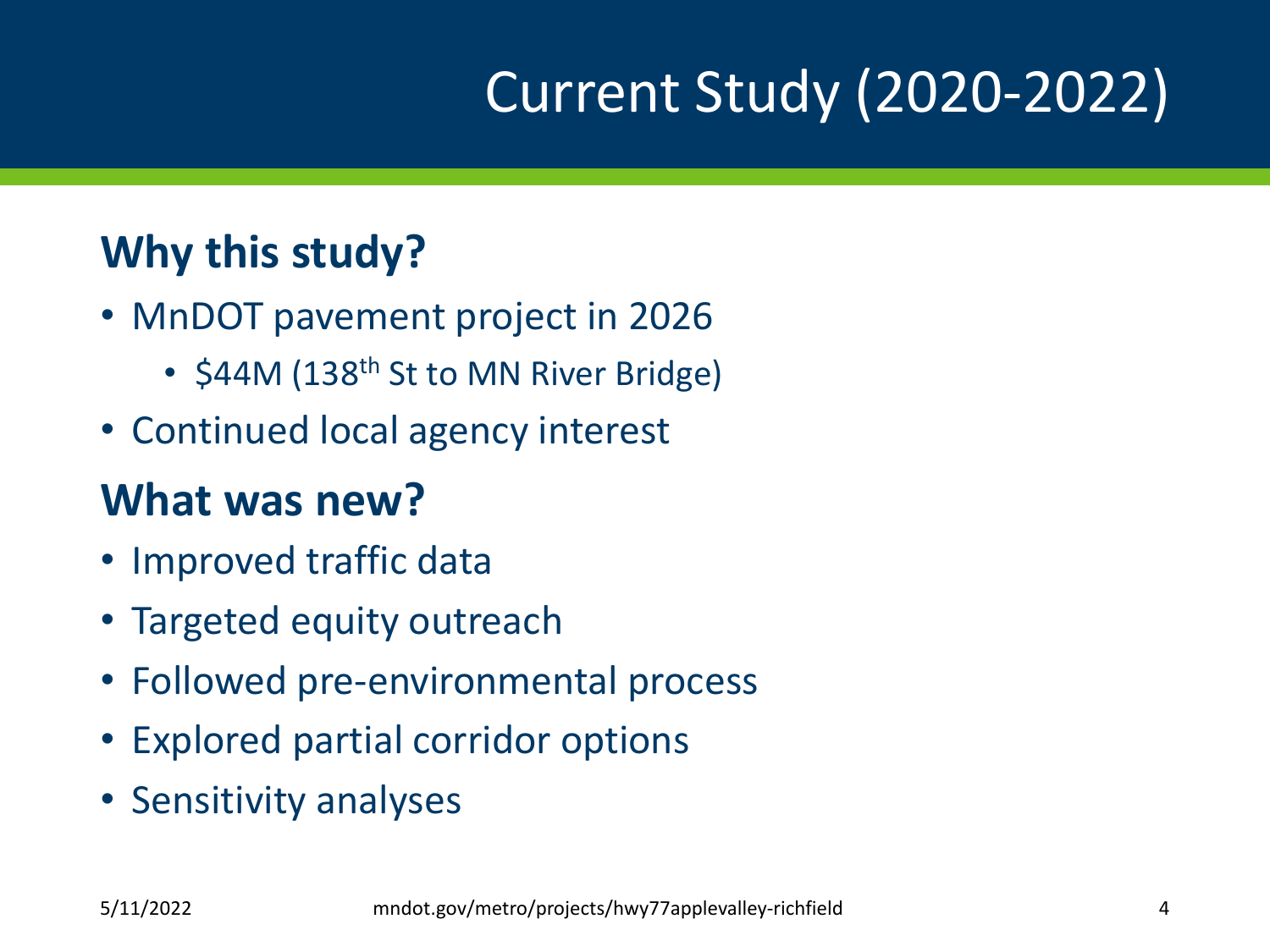## Current Study (2020-2022)

## **Hwy 77 Needs and Deficiencies**

- Vehicle Mobility
	- $\triangleright$  Recurring congestion in both directions; increasing in the future
	- Poor reliability trips require 50% buffer on average compared to expected travel time
	- **≻ Study uses pre-COVID traffic numbers**
- Transit
	- $\triangleright$  Some issues with reliability and delay, especially northbound AM peak
	- Local interest in improved transit access and service near Palomino drive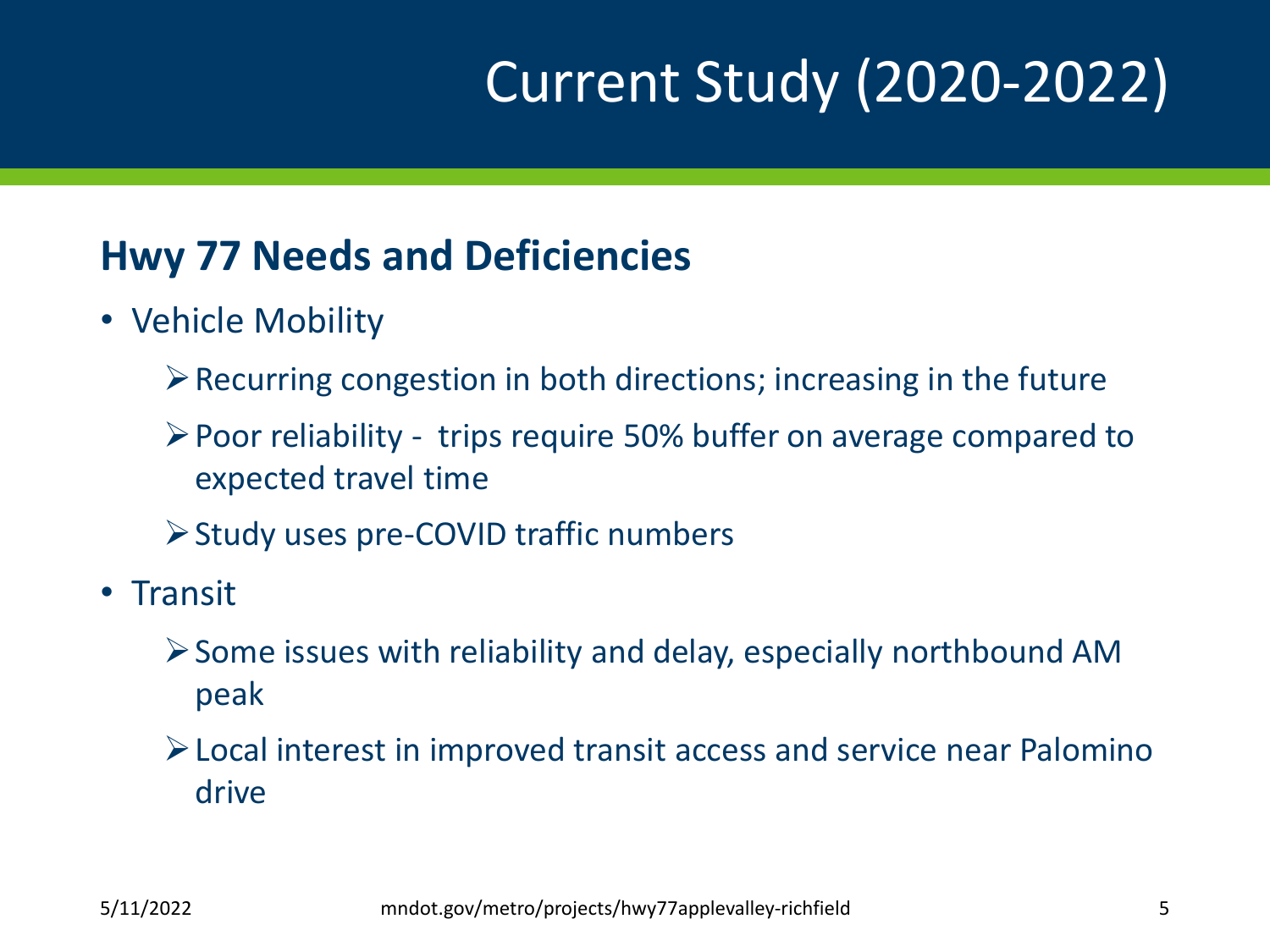## Current Study (2020-2022)

## **Hwy 77 Needs and Deficiencies (cont'd)**

- Safety
	- Several locations have elevated crash rates but none are at critical (action) level
	- $\triangleright$  Crashes generally associated with AM congestion
- Bridges
	- $\triangleright$  Some bridges are approaching the end of their service life
- Pedestrian and Bicycle Crossings
	- Most bridges have facilities, but some could be improved for safety, convenience, comfort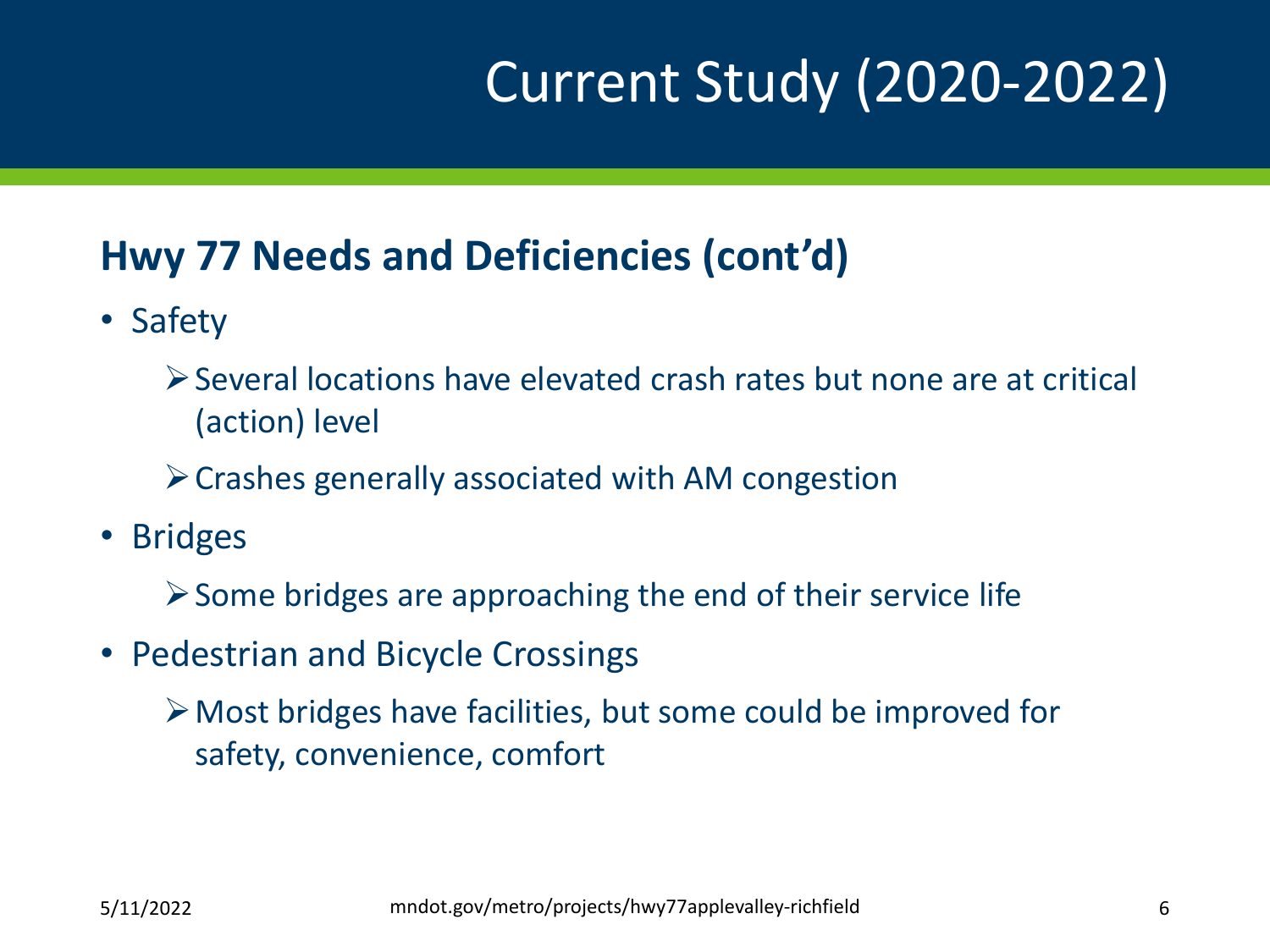## COVID Traffic Impacts

### **Metro Freeways and Highways**

|                       | 2018-2019 | 2020   | 2021 |
|-----------------------|-----------|--------|------|
| % of Miles Congested  | 24.4%     | 1.4%   | 5.8% |
| Daily Traffic Volumes | 100%      | 50-85% | 95%  |

#### **Hwy 77**

|                                  | 2018-2019 | 2020   | 2021 |
|----------------------------------|-----------|--------|------|
| <b>Daily Traffic Volumes</b>     | 100%      | 55-80% | 85%  |
| <b>Peak Hour Traffic Volumes</b> |           |        |      |
| AM (NB at MN River)              | 100%      | 70%    | 85%  |
| PM (SB at MN River)              | 100%      | 75%    | 90%  |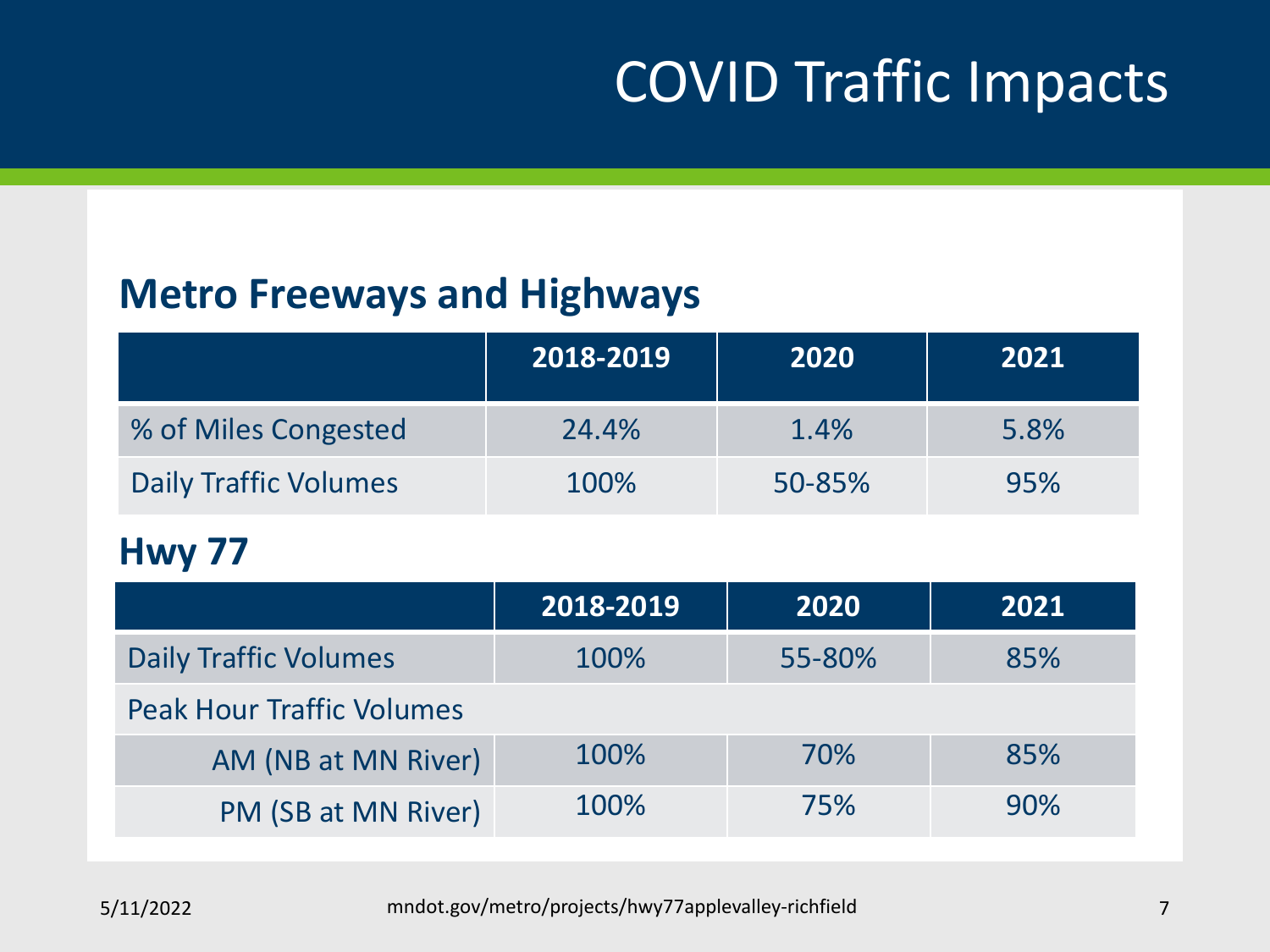## Alternatives Considered

#### **Full Corridor**

- 1. General Purpose Light
- 2. General Purpose Add Lane
- 3. High-Occupancy Toll (HOT) Lane Add Lane (EZ-PASS)

#### **Partial Corridor ("Spot" Improvements)**

- A. General Purpose Ultra Light
- B. Four Lanes on MN River Bridge
- C. Two Lanes EB I-494 to SB Hwy 77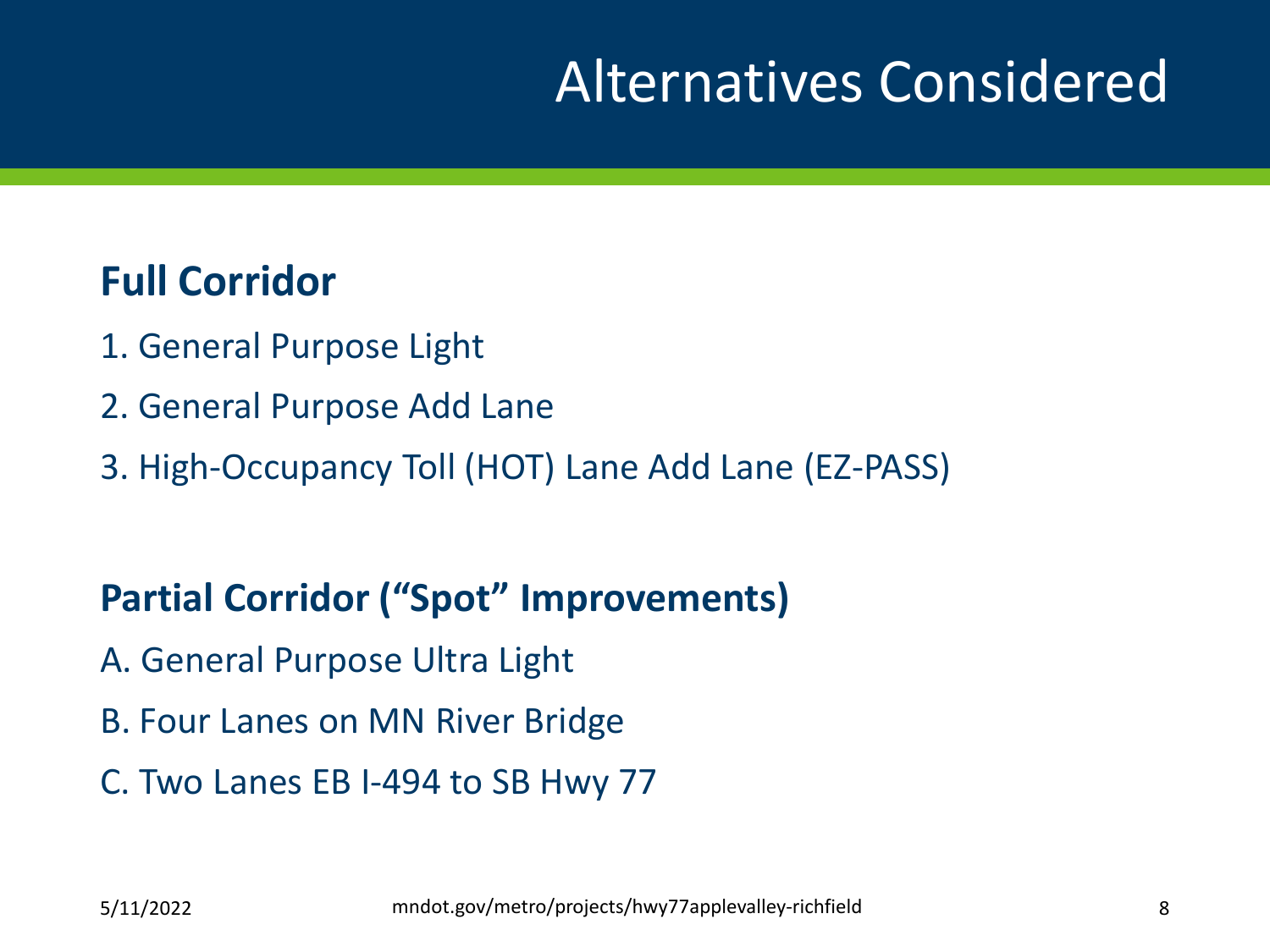

## Full Corridor Alternatives

#### **1. General Purpose Light Fills 3rd lane gap areas**

• Adds third NB lane between 138<sup>th</sup> and Diffley where there are only two lanes today

| 138th    |  | <b>McAndrews</b> | Palomino |                  | 35E |  |  |  | Cliff Rd |  |  |  | <b>Diffley</b> |  | CR 13 |  |  | <b>MN River</b> |  |  |  | Old Shakopee |  | Killebrew |  |  | $1 - 494$ |                              |
|----------|--|------------------|----------|------------------|-----|--|--|--|----------|--|--|--|----------------|--|-------|--|--|-----------------|--|--|--|--------------|--|-----------|--|--|-----------|------------------------------|
| ΘŅ       |  |                  |          |                  |     |  |  |  |          |  |  |  |                |  |       |  |  |                 |  |  |  |              |  |           |  |  |           | $\mathbf{\overline{\omega}}$ |
| ā        |  |                  |          |                  |     |  |  |  |          |  |  |  |                |  |       |  |  |                 |  |  |  |              |  |           |  |  |           |                              |
| $\omega$ |  |                  |          |                  |     |  |  |  |          |  |  |  |                |  |       |  |  |                 |  |  |  |              |  |           |  |  |           |                              |
| ppl      |  |                  |          |                  |     |  |  |  |          |  |  |  |                |  |       |  |  |                 |  |  |  |              |  |           |  |  |           | σq                           |
|          |  |                  |          | >>>>>>>>>>>>>>>> |     |  |  |  |          |  |  |  |                |  |       |  |  |                 |  |  |  |              |  |           |  |  |           |                              |

#### **2. General Purpose Add Lane Provides additional lane (full corridor)**

• Provides additional lane for full corridor



• Provides additional lane for full corridor, which would function as E-ZPass lane during rush hour

#### **3. HOT Lane Add Lane Provides additional lane (full corridor: E-ZPASS lane)**



5/11/2022 mndot.gov/metro/projects/hwy77applevalley-richfield 9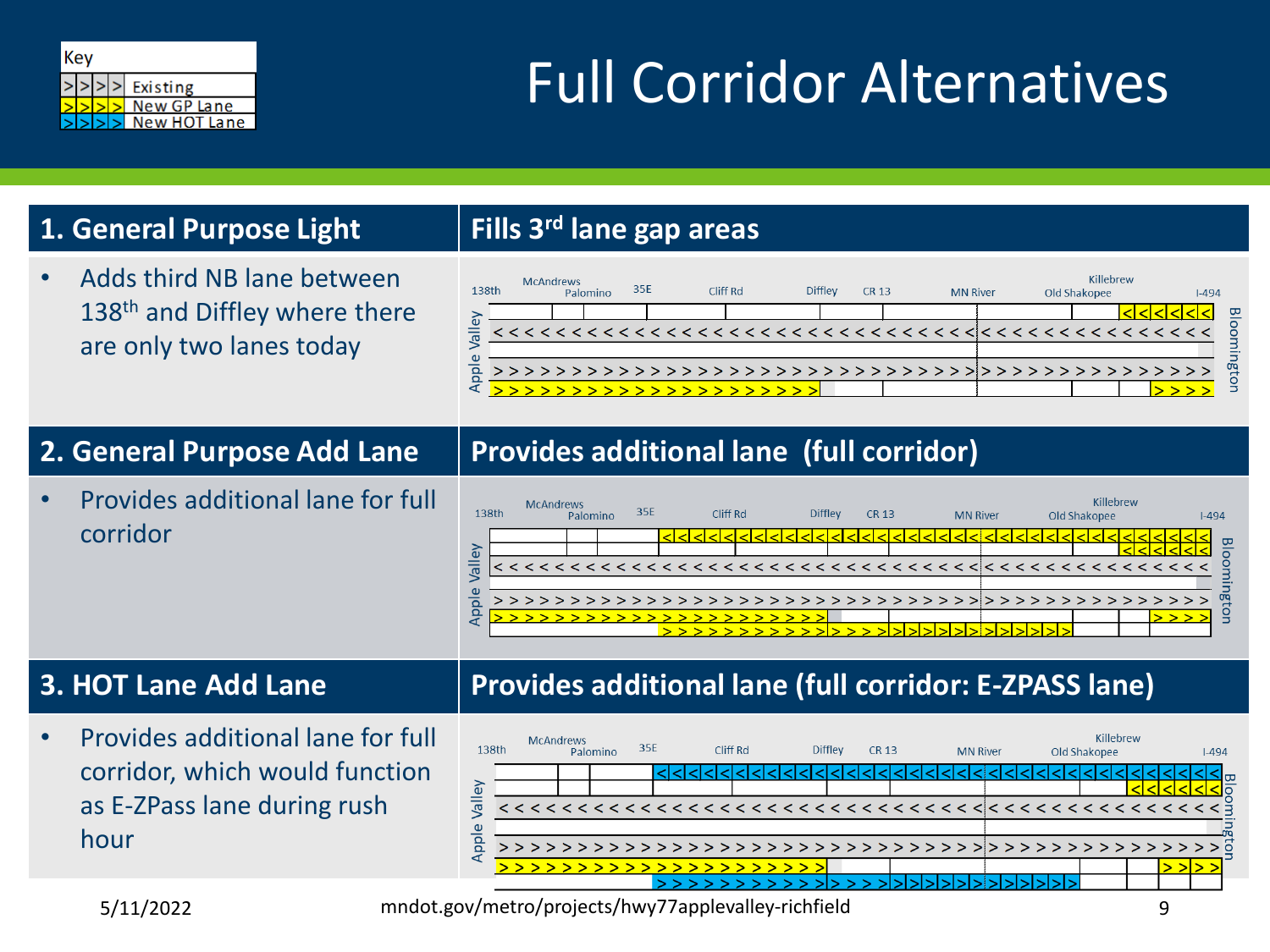

## Partial Corridor Alternatives

#### **A. General Purpose Ultra Light Fill 3rd lane gap at south end (138th to McAndrews)**

• Adds 3rd lane northbound from 138<sup>th</sup> to McAndrews only

#### Killebrew **McAndrews** 35E 138th Diffley Cliff Rd **CR 13** Palomino **MN River** Old Shakopee  $1 - 494$ Valley oomington Appl >>>>>>>>>>>> >>>>>>>>>>>>>>>>>>>>>>>>>>>>>>>>>>>>

- Restripes MN River Bridge to allow four lanes
- Does not widen bridge but requires drainage and other improvements

• Adds capacity to connection from EB I-494 to SB Hwy 77



#### **C. Two Lanes EB I-494 to SB 77 Relieves bottleneck from EB I 494 to SB Hwy 77**



 $>$  > > > >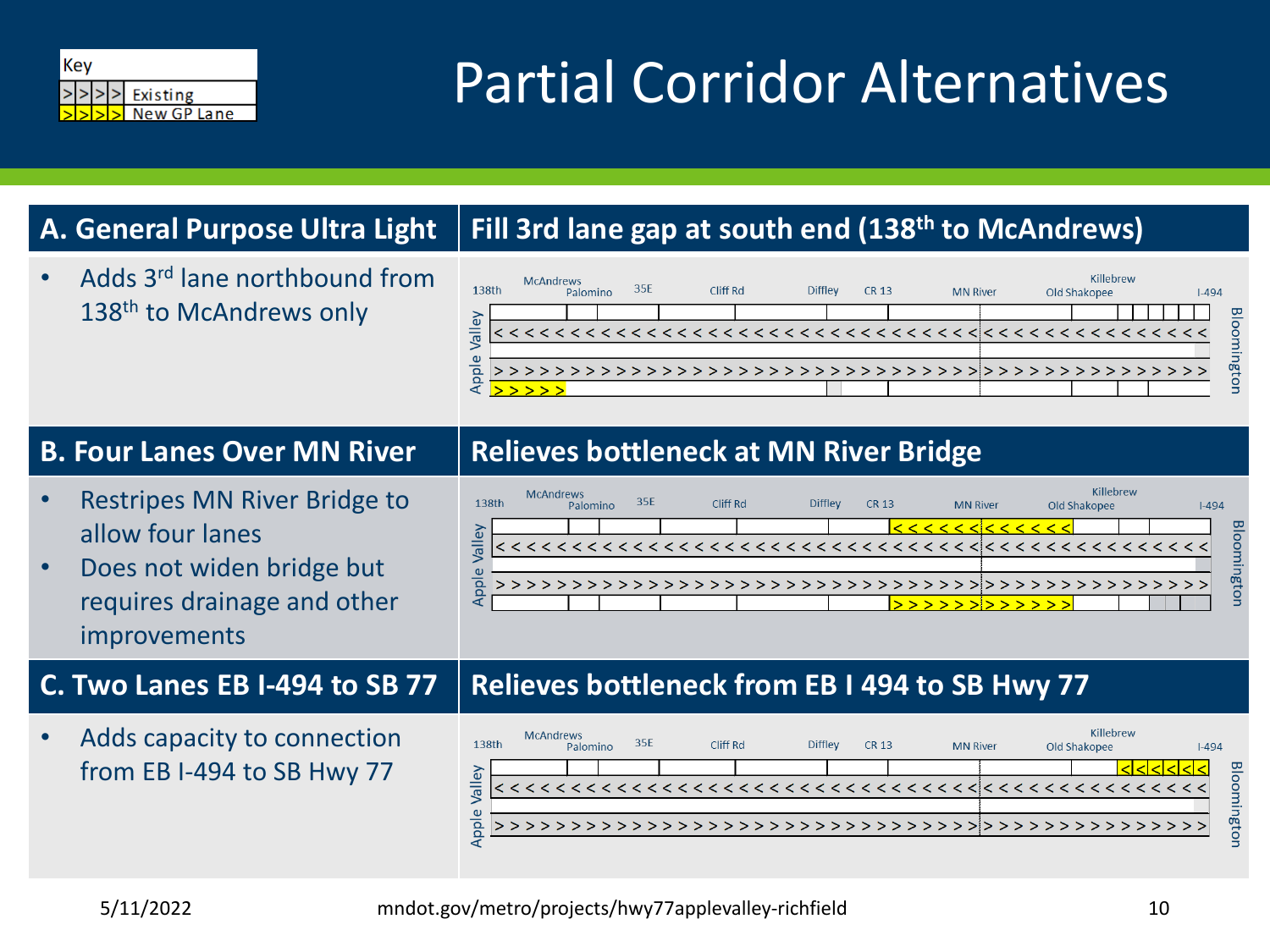## Planning Level Cost Estimates: Methodology

## **Includes**

- Total Project Cost Estimate (TPCE) not just construction cost
- Assumes extensive noise walls to meet federal requirements
- Inflation to 2026
- Contingency percentage

## **Does not include**

• 2026 pavement project (\$44M)

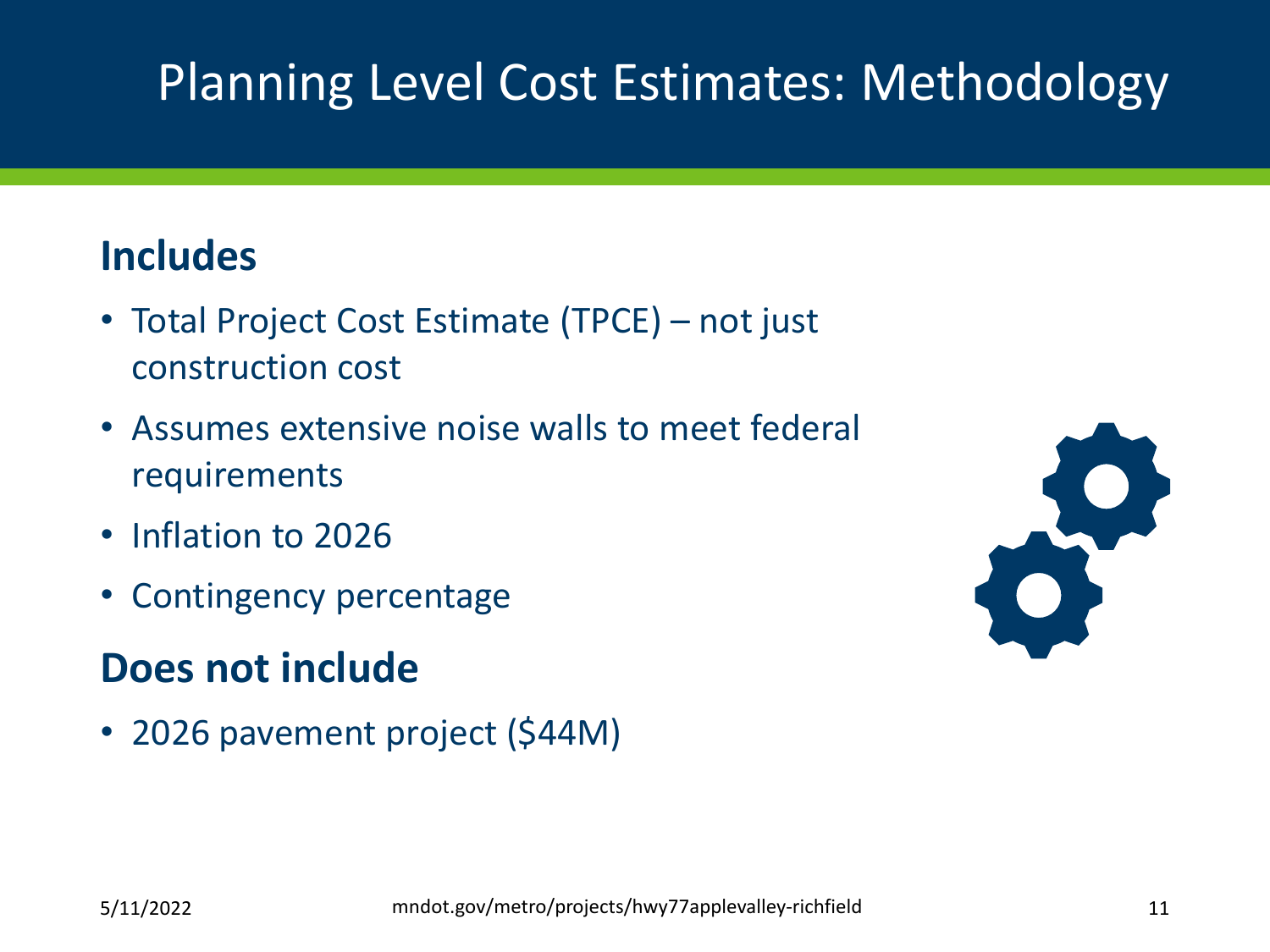## Mobility Evaluation Results Summary

|                                                     |                                         |                                   | <b>Full Corridor Options</b> |                                          | <b>Partial Corridor Options</b><br>(results do not include latent demand) |                                            |                                                     |                   |  |  |  |  |  |  |  |  |
|-----------------------------------------------------|-----------------------------------------|-----------------------------------|------------------------------|------------------------------------------|---------------------------------------------------------------------------|--------------------------------------------|-----------------------------------------------------|-------------------|--|--|--|--|--|--|--|--|
| <b>Criteria</b>                                     | <b>Measurement</b>                      | $\mathbf{1}$ .<br><b>GP Light</b> | 2.<br><b>GP Add</b><br>Lane  | 3.<br><b>HOT Lane</b><br><b>Add Lane</b> | A.<br><b>GP Ultra</b><br>Light                                            | <b>B.</b><br>4-Lane<br><b>River Bridge</b> | C.<br><b>Two Lanes</b><br>EB 494 to<br><b>SB 77</b> | $B+C$<br>Combined |  |  |  |  |  |  |  |  |
| <b>Freeway Level of</b><br><b>Service</b>           | <b>Peak Period</b><br>Performance       |                                   |                              |                                          |                                                                           |                                            |                                                     |                   |  |  |  |  |  |  |  |  |
| <b>Person Throughput</b>                            | Persons/hour                            |                                   |                              |                                          |                                                                           |                                            |                                                     |                   |  |  |  |  |  |  |  |  |
| <b>Person Travel Time</b><br><b>Savings</b>         | <b>Person Travel Time</b>               |                                   |                              |                                          |                                                                           |                                            |                                                     |                   |  |  |  |  |  |  |  |  |
| <b>Travel Time</b><br><b>Reliability</b>            | Unreliability<br>compared to<br>average |                                   |                              |                                          |                                                                           |                                            |                                                     |                   |  |  |  |  |  |  |  |  |
| <b>Transit Daily Travel</b><br><b>Time Savings</b>  | <b>Minutes</b>                          |                                   |                              |                                          |                                                                           |                                            |                                                     |                   |  |  |  |  |  |  |  |  |
| <b>Transit Throughput</b>                           | <b>Daily Transit Riders</b>             |                                   |                              |                                          |                                                                           |                                            |                                                     |                   |  |  |  |  |  |  |  |  |
| <b>Total Project Cost</b><br><b>Estimate (TPCE)</b> | \$ Millions                             | \$106                             | \$164                        | \$179                                    | \$45                                                                      | \$34                                       | \$23                                                | \$57              |  |  |  |  |  |  |  |  |

mndot.gov/metro/projects/hwy77applevalley-richfield **Worst Best**

5/11/2022 12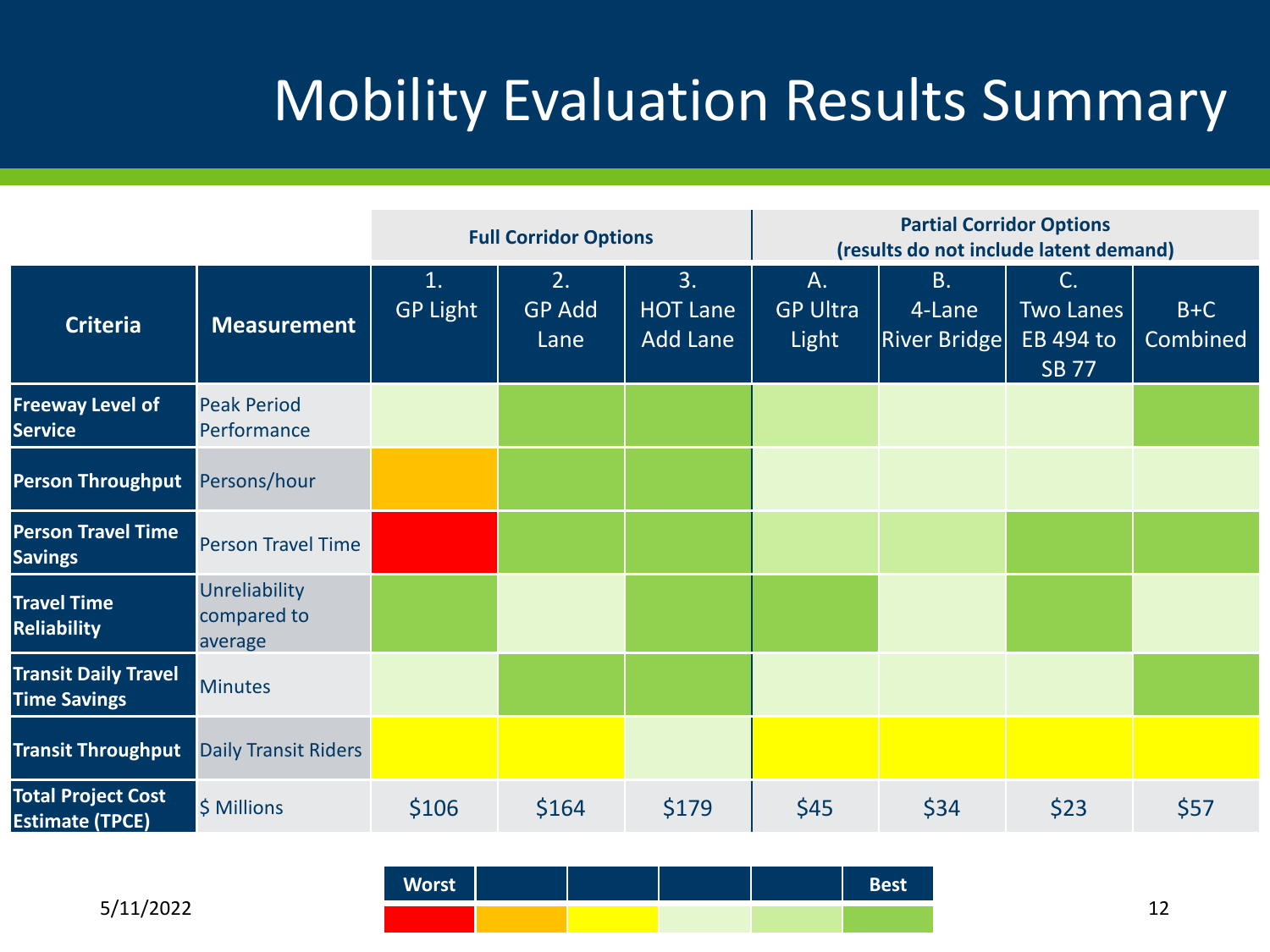## Study Conclusions

### **Needs**

- Traffic analysis shows congestion and lack of reliability on portions of the corridor
- Traffic volumes on Hwy 77 have not come back as much as on other metro highways (COVID)

## **Alternatives**

- Full lane addition reduces congestion but cost is high (>\$100M)
- Partial corridor options provide moderate benefit at less cost

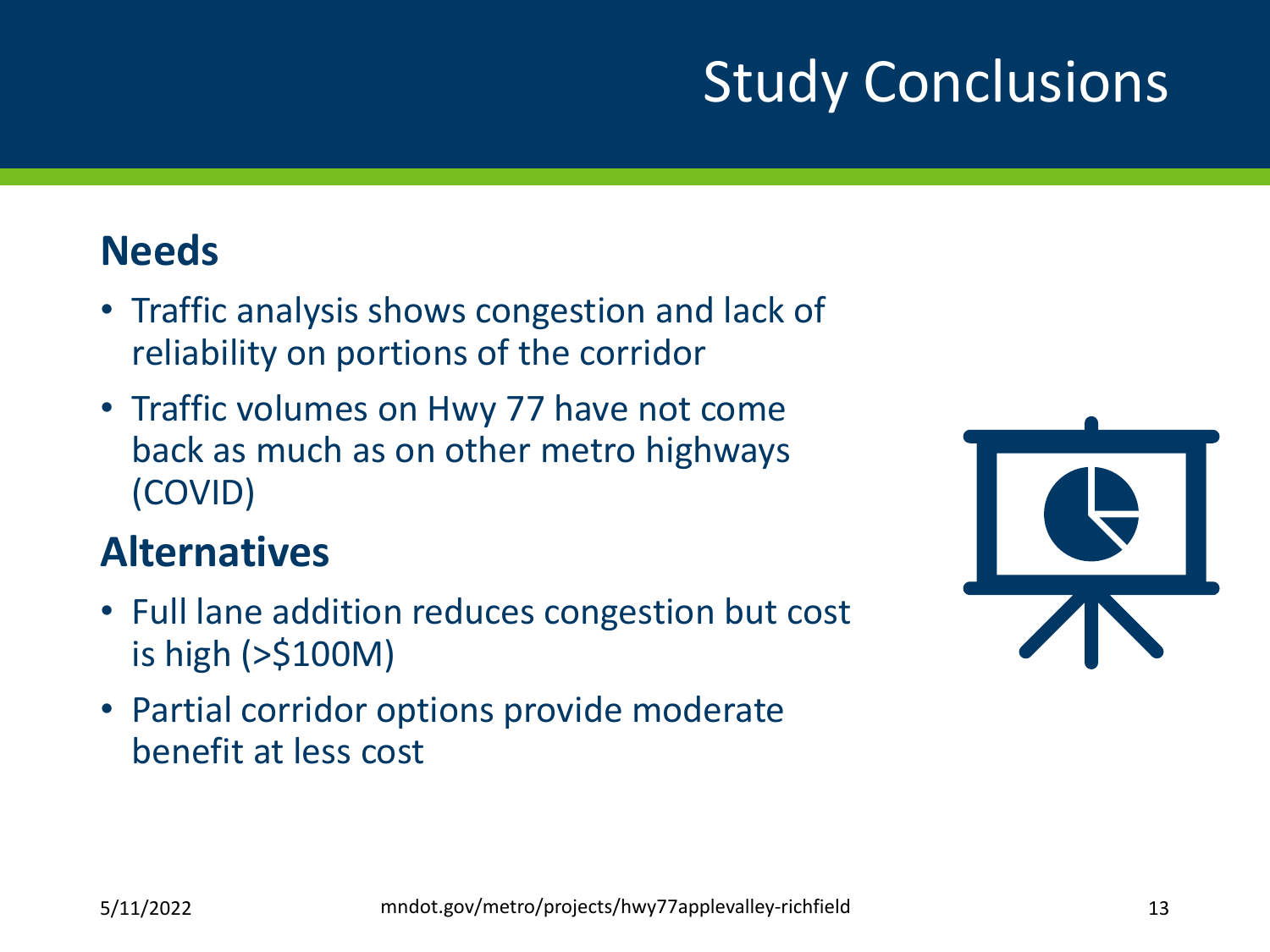## Additional Observations

## **Funding**

- 2026 pavement project is funded (\$44M)
- MnDOT has not identified funding for mobility improvements on Hwy 77
- Funding for mobility improvements are not part of 2040 TPP increased revenue scenario

## **Other Considerations**

• Sustainable Transportation Advisory Council recommends MnDOT limit expansion and implement Vehicle Miles Traveled reduction strategies

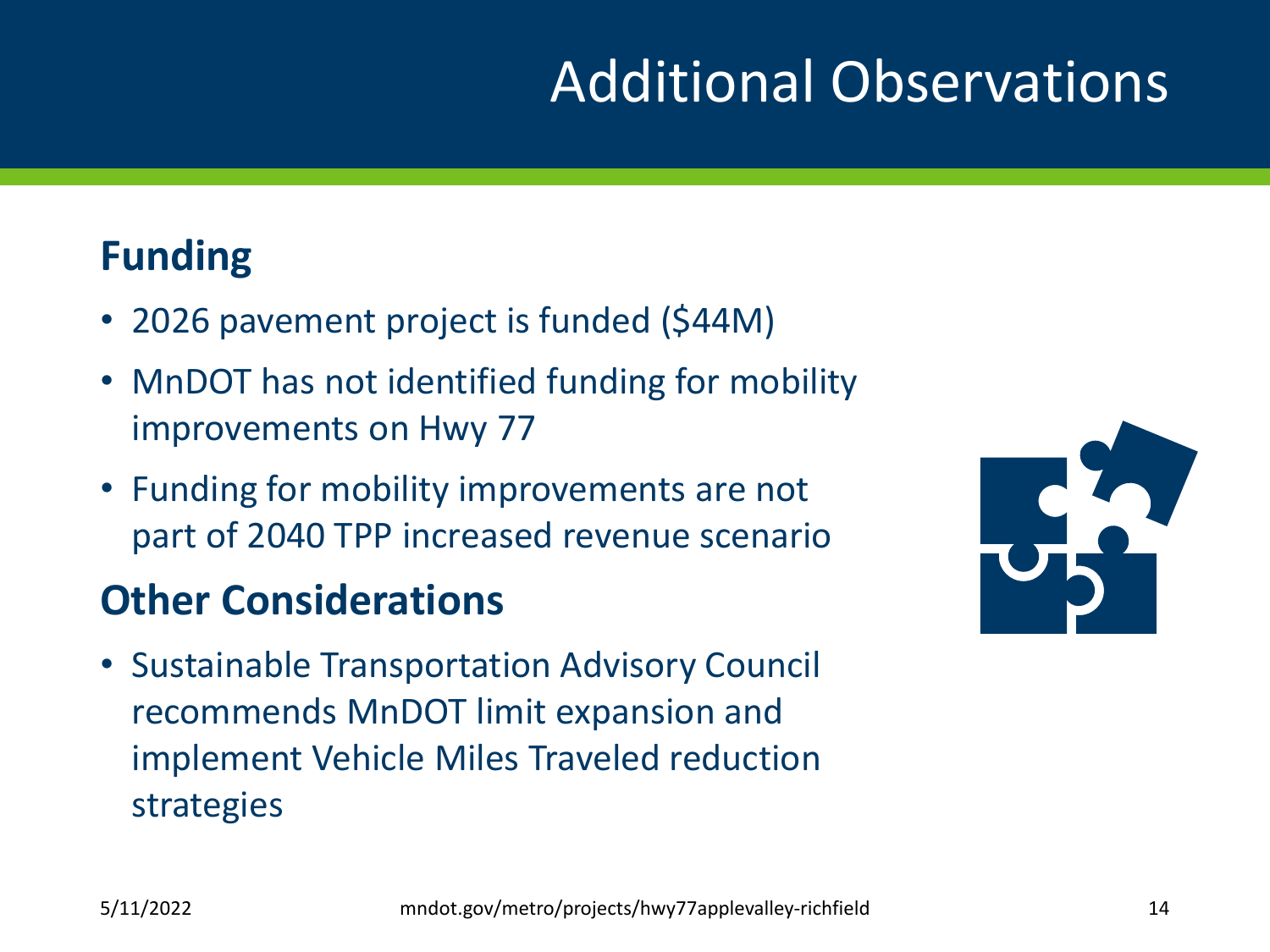## **Discussion**

## **Study Results**

• Questions/comments for on study process or results?

## **Next Steps**

- Traffic Monitoring
	- $\triangleright$  Post-pandemic traffic patterns
- Dakota County to Consider
	- $\triangleright$  Interest in advancing an alternative into preliminary design while finding is pursued?
- Timing (if an alternative is pursued)
	- $\triangleright$  Stand-alone project
	- $\triangleright$  In conjunction with 2026 pavement project